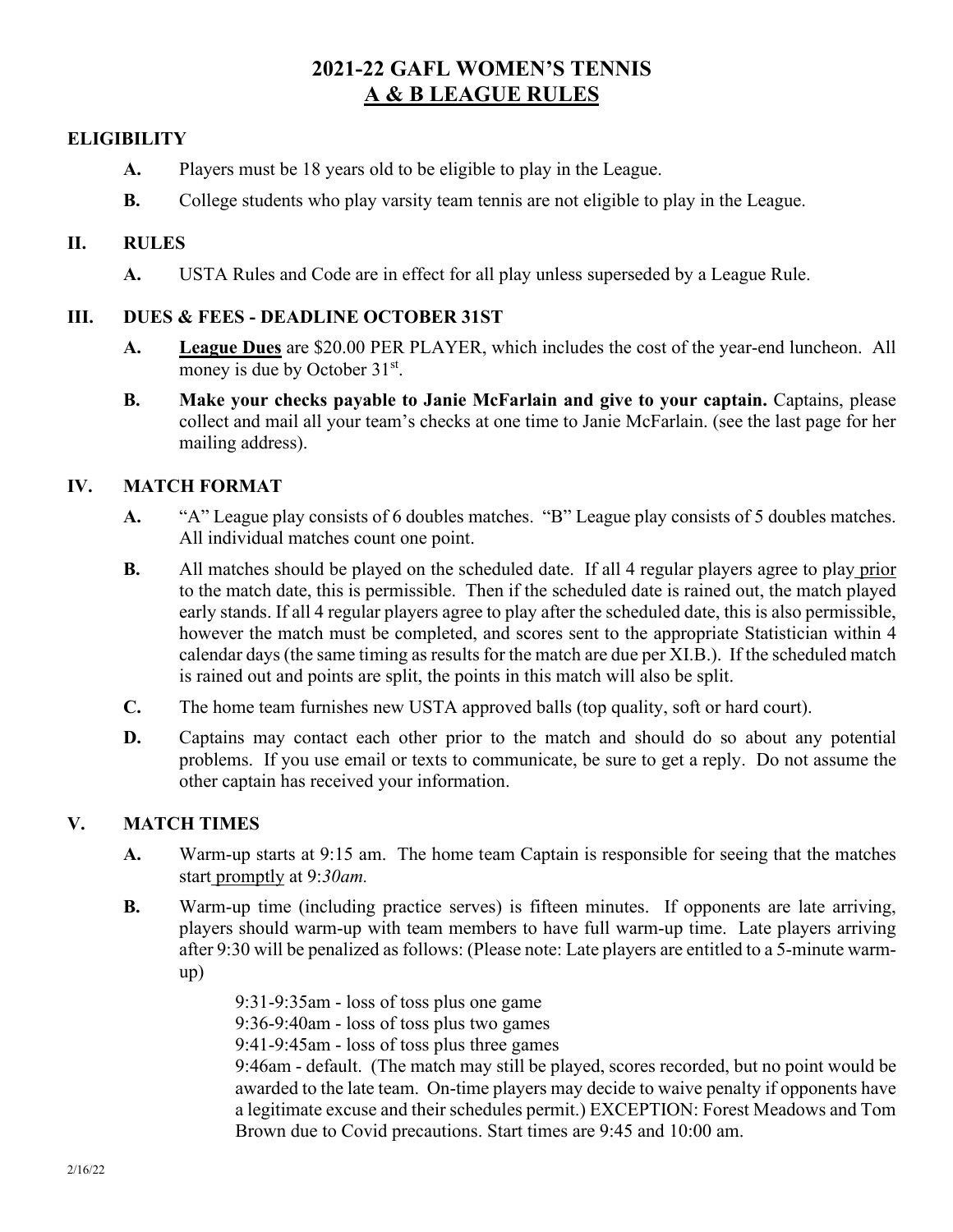## **VI. SCORING**

- **A.** Each individual match consists of the best two out of three sets. All matches, once started, must be played to completion or be defaulted. (Rain exception: See Sect. X, Rule C)
- **B.** The Coman 7-point tiebreaker will be used if the score in any set reaches six games all. The tiebreaker procedure is as follows:

The player whose turn it is to serve shall serve the first point from the deuce court; after the first point, the players shall change ends and the following two points shall be served by the opponent due to serve next, starting with the ad court; after this each team shall serve alternately for two consecutive points (starting with the ad court), changing ends after every four points until the end of the tie break game. **Thus, switch sides after points 1, 5, 9, 13, 17, etc.** The first team to reach 7 points with a margin of 2 points wins. The tie break counts for one game and is written 7-6(4), the "4" is the number of points LOST by the winning team. After the tiebreak, players change ends and the team that DID NOT start the tiebreak now starts the next set.

**C.** If two teams split sets in August or September, a 10-point tie break will be played in lieu of a 3rd set, unless all four players agree to play a full 3<sup>rd</sup> set. Starting in October, a 3rd full set will be played unless all four players agree to a 3rd set 10-point tie break. The decision to play or not play a full third set can be made before or at any time during the match. The 10-point tie break is played the same as the 7-point tie break (using Coman Tie-Break procedure), the first to 10 points with a margin of 2 points wins. It should be recorded on the score sheet as the actual score (i.e. 10-6)

## **VII. ROSTERS**

- **A**. All teams must submit a complete viable roster by July 31st to the League Committee (LC). (Please refer to last page for more information on the LC.) "A" League rosters should be sent to Janie McFarlain, and "B" League rosters should be sent to Katie Brennan. (See last page for email addresses.) To ensure proper placement, the LC may review and check players' records, including any USTA records. A roster must be in descending order of strength. And a roster must be filled from the top down, meaning there cannot be a permanently empty spot at the top positions. Players must move up to fill any empty spots. The only acceptable empty spots will be at A6 or B5. Three people can fill one position on a team. Each person will have to pay the League dues (and split city court fees, if applicable). Consideration for the Excellence Award will be forfeited because they will not be playing with the same partner every game*.*
- **B.** Permanent changes in rosters must first be approved by the LC, and then the League Statistician will include the changes in the next published score sheet and the website roster will be updated. The LC's decision on a roster may be changed at any time based on match results that shows a player is too strong to play at a position, or if a team is not in descending order of strength. If the team disagrees, a grievance may be filed following the procedure outlined in section XIV.
- **C.** The only time regular players may move down is in performance. Any time during the year at the discretion of the captain and with approval by the LC, a doubles pair that has lost several consecutive matches may be moved down one position to adjust the team to reflect the descending order of strength*.*

#### **VIII. SUBS**

**A.** An official Sub List will be maintained on our web site: **GAFLTENNIS.COM.** Sub positions must be approved by the Sub Committee. Then she may play higher but not lower.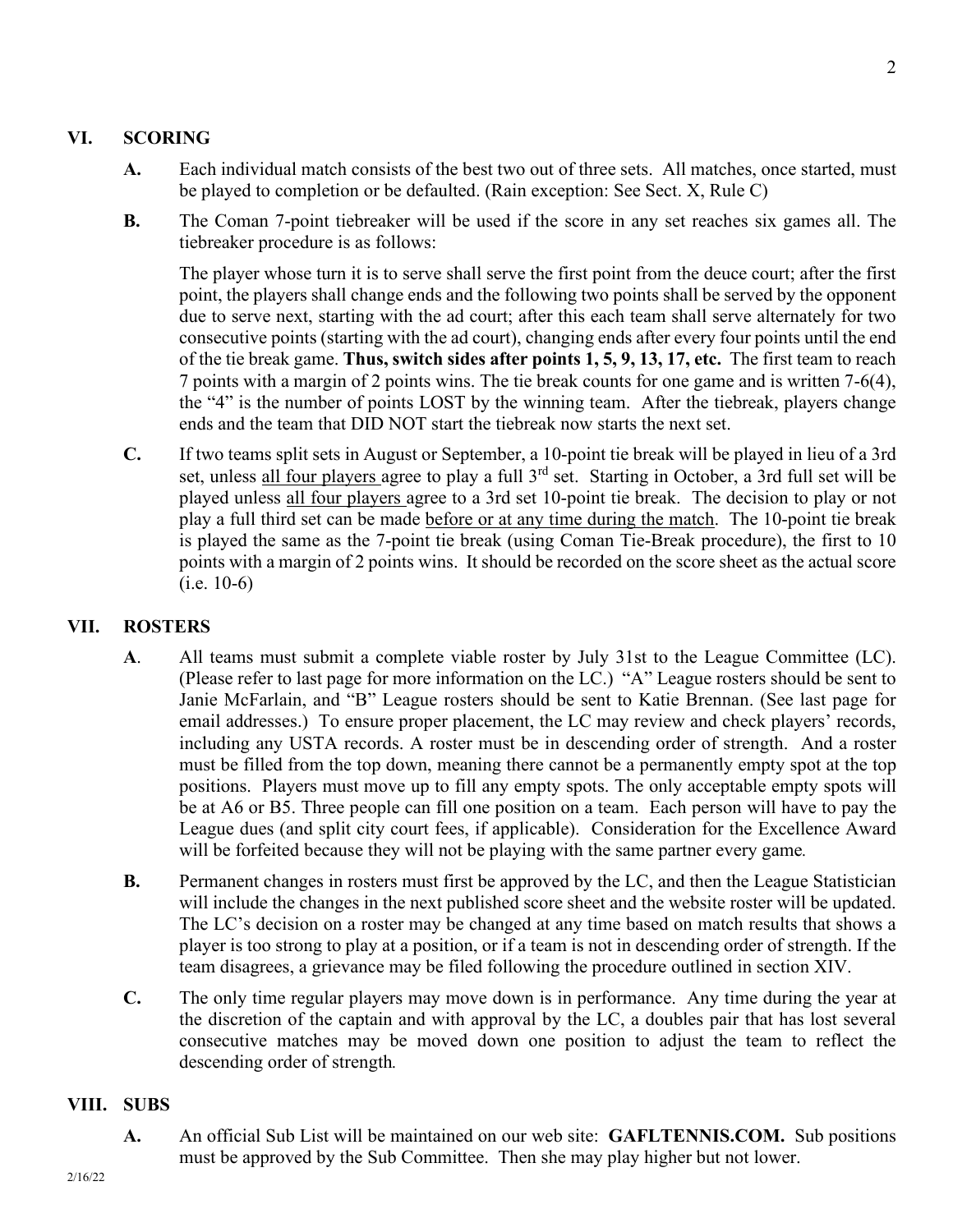- **B.** A player may become a sub by submitting the official sub form. Via the website, she can either submit the form on-line or download the form and submit to the respective Sub Coordinator via email ("A" League players email Kim Miller at ALeagueSub@gmail.com; "B" League players email Margaret Mooney at [BLeagueSub@gmail.com\)](mailto:BLeagueSub@gmail.com)
- **C.** Players who only sub, must pay a \$5 fee each year to be included on the Sub List. Please send a check payable to Janie McFarlain at the address listed at the end. Note that subs who are on both A & B League sub lists pay one \$10 fee.
- **D.** All subs should be on the sub list to play in a match. If a sub needs to be added quickly, submit the official form AND the captain must notify the respective Sub Coordinator (see above) **before or on the same day of the match.** The sub will be added to the official sub list after approval. If the sub committee later determines that the emergency sub was playing too low or the form was not received on time, and the team with the sub won the match, it will be treated as a forfeit. Avoid this possibility by getting approval before the match (24 hours is minimum time for committee to review).
- **E.** Subs must be placed where they belong in the lineup according to their strength so that the entire team is in a descending order of strength. Otherwise it is "sandbagging" and is illegal. Every effort should be made to find a sub appropriate to the position needed. If an ineligible sub plays in a match and the team wins, it will be treated as a forfeit.
- **F.** Regular A6 League team players will be allowed to sub at the B1 position with a B1 player or B1 sub as a partner. The A6 player must be listed on the B sub list according to section VIII. B., but does not pay the \$5 sub fee. Players on the A6 sublist may also sub at B1. However, two A6 players (regular or sub) will not be allowed to play together at the B1 position.
- **G.** All B League players are eligible to sub in the A League, but must be listed on the A sub list, and also do not pay the \$5 sub fee.
- **H.** Players needing a sub should do the phoning etc. to find the sub. Always keep your captain posted on your progress.

## **IX. FORFEITED MATCHES**

- **A.** It is permissible to default an individual match in any position. The Captain must notify the other Captain by 8:00pm the night before or earlier. The only exceptions are last minute emergencies.
- **B.** If a match that has been forfeited in advance ends up being "rained out" and the rest of the involved teams are going to have make-up matches, the forfeit is disregarded and the player (or a sub) can play in the make-up match. If there will be no make-up match, the points will be split.
- **C**. Matches can only be forfeited for legitimate reasons (such as illness or travel) and when subs cannot be found. The LC can ask a team to justify their forfeits.

## **X. RAINED-OUT MATCHES**

- **A.** In the event of inclement weather on the morning of the match, the home team Captain has the responsibility to determine whether it should be cancelled. She also has the responsibility to call the other team captain before 7:30am in order to cancel the match. If the home team Captain cannot guarantee that the courts will be playable at 9:15am, the captains decide to either split the points or make up the match as indicated in paragraph X.C. below. If no call is received, the visiting team captain shall assume the weather is good and the courts are playable. Violation of this rule will result in the split points being awarded to the visiting team and 0 points to the home team. It is better to call off the match if there is threatening weather than to have a wasted day.
- **B.** If all league matches are cancelled by the league coordinator or by all captains because of the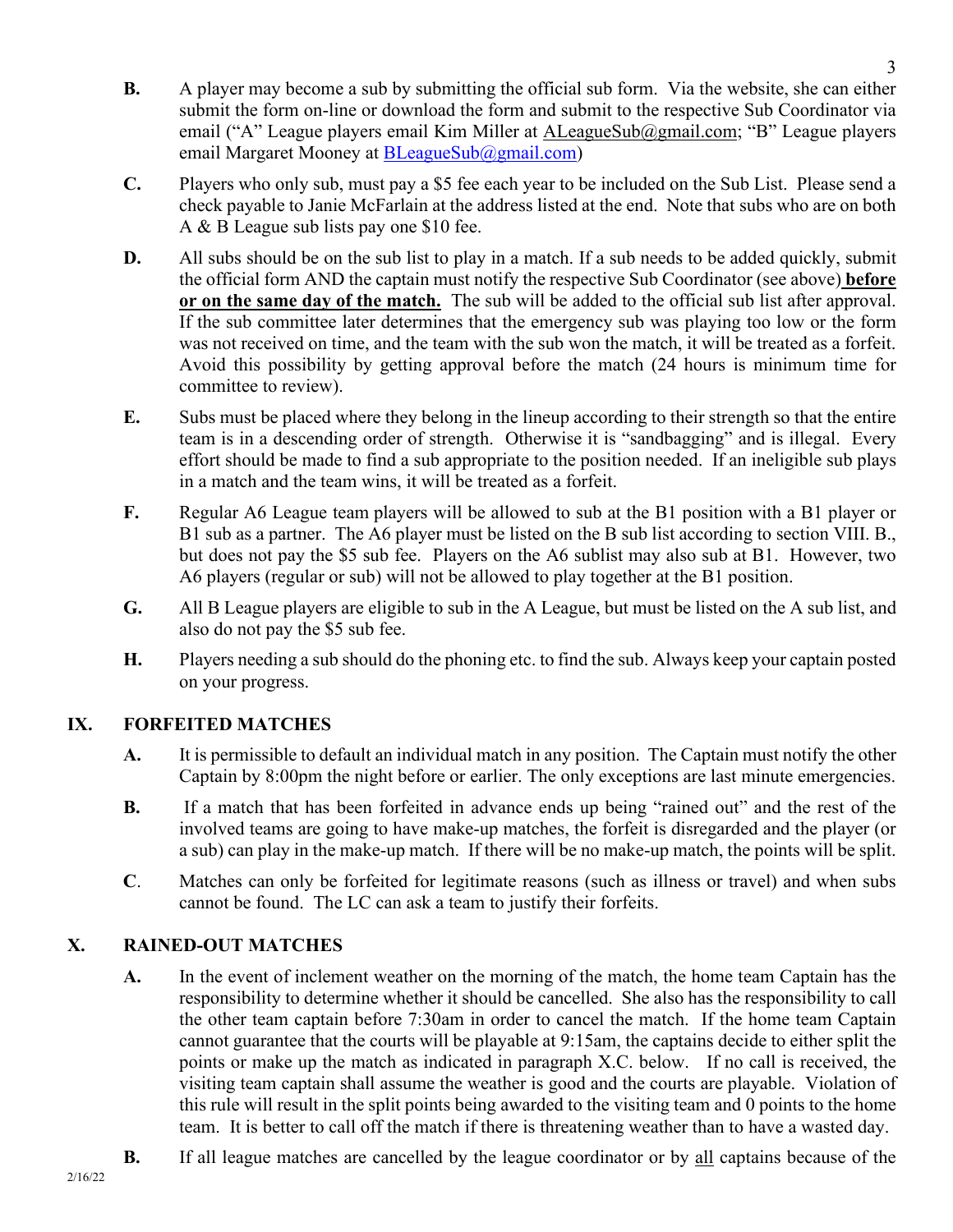weather, the match date may be rescheduled to an available reserved rain make-up day, except for any individual matches which were completed in advance. If no reserved make-up days are available, points will be split.

- **C.** A match that has been halted by rain will be resumed on a date that is mutually agreed upon by both Captains (or by each pair of position players individually) but must be completed within 3 weeks of the original match date. The match is resumed with the same scores and same players as when the match was stopped. If a makeup date cannot be agreed upon, the points will be split.
- **D.** Temperature Rule: Using weather.com as our guide, if at 6pm the night before the match the temperature in Tallahassee is predicted to be 35 degrees or below (actual or including wind-chill factor) at 9am on match day, all matches will be cancelled following X.B. The League Coordinator will make the decision and notify the captains by 7pm.

## **XI. RESULTS**

- **A.** The home team Captain has the responsibility of getting the score sheet to the League Statisticians:
	- A League: Steffi Bixler at [bixler@rose.net](mailto:bixler@rose.net)
	- B League: Katie Brennan at [ktbrennan358@gmail.com](mailto:ktbrennan358@gmail.com)
- **B.** If the results are not received by 6pm on the fourth (4th) calendar day after the match, the home team's points are forfeited. The visiting team keeps the points the visiting team won, providing the Captain, after receiving her result sheet, sends in her score sheet within 4 days to the League Statistician.
- **C.** Please make sure any subs are clearly indicated on the score sheet that is turned into the statistician. All changes to rosters, sub lists or corrections to the results sheet will be published on the following week's results sheet.

## **XII. PLAYOFFS**

- **A.** The team that wins the Fall season with the most points and the team that wins the Spring season with the most points will have a playoff match to determine the League Championship. The playoff will be played at the Club or site which hosts the luncheon, or at a nearby mutually agreeable site.
- **B.** In case of a tie at the end of the Fall or Spring season, the results of the last head-to-head match will decide the winner. If teams are still tied, the team with the fewest sets lost in the head to head match will be the winner. If the teams are still tied, the team with the most games won in the head to head match will be the winner. If the head to head match was not played, the match will be rescheduled.
- **C.** Team line ups must be submitted to the appropriate League Coordinator five days prior to the playoff date. This rule must be adhered to or else the team will forfeit any grievance rights.
- **D.** Substitutes must have played in at least two regular matches for any team during the current league year. In order to cut down on the use of substitutes, individual teams who know that they can't play on the scheduled date will be permitted to arrange with their opponents to play prior to the playoff match. If the opposing team cannot accommodate the other team, a sub will be permitted.
- **E.** In case of a tie in the league playoffs, the team with the fewest sets lost will be the winner. If the teams are still tied, the team with the most games won will be the winner.

## **XIII. INJURY**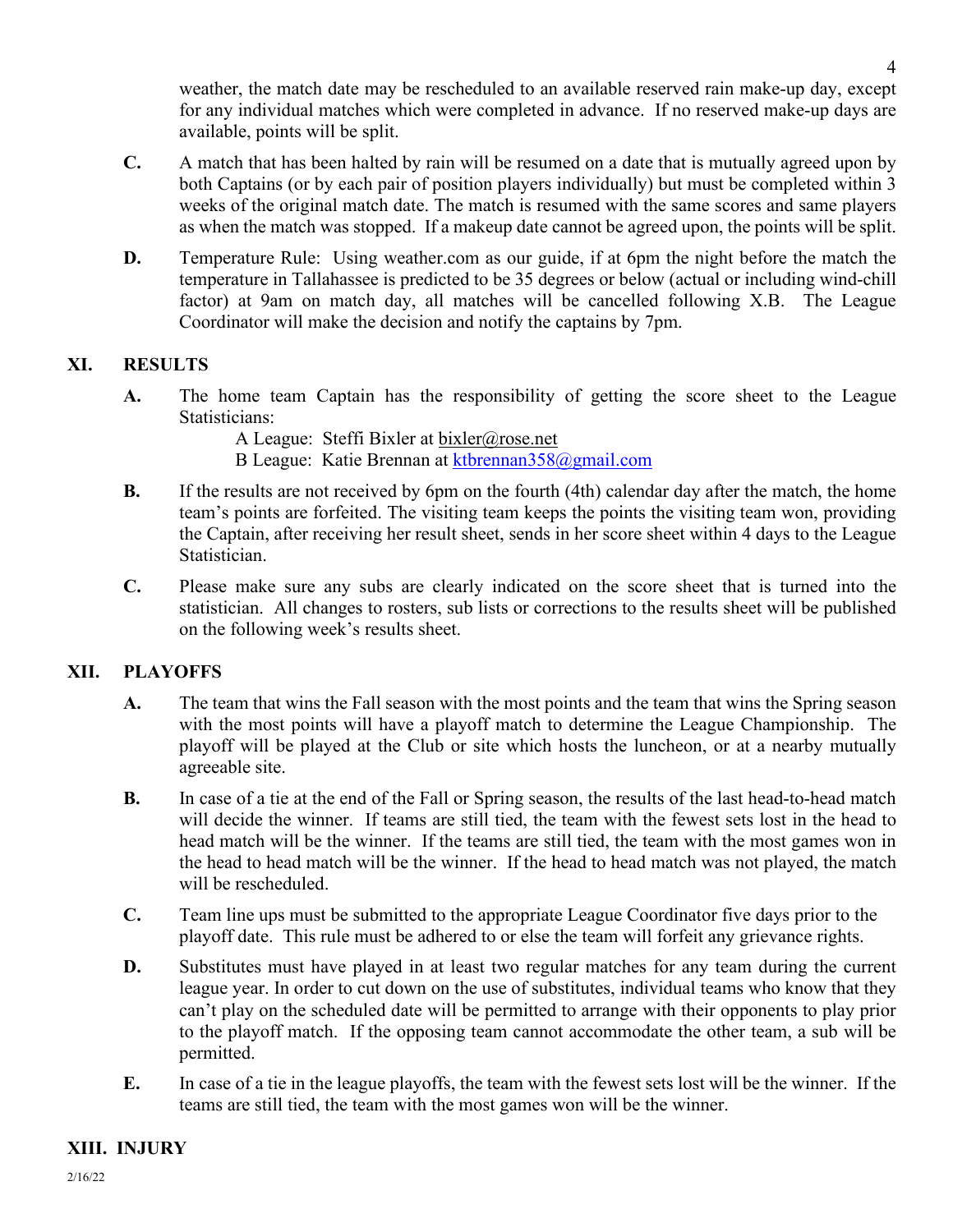**A.** In case of injury, a five-minute suspension of play is allowed.

#### **XIV. COACHING**

**A.** No coaching is allowed during the match, except between the second and third sets when a tenminute rest period may be taken. Coaching may only occur off the court.

#### **XV. GRIEVANCE COMMITTEE**

- **A.** Players should FIRST consult with their appropriate Grievance Representative before filing a grievance**.**
- **B.** Grievance forms are available if an alleged infraction occurs that needs to be brought before the Committee. It needs to be mailed or emailed to the Committee and the Captain of the team accused of the infraction. A response by the accused team to the grievance must be received within 10 days; otherwise, the grievance will be honored.
- **C.** The Grievance Committee member will be ineligible to vote if she actually plays on either team but may give guidance on whether it is a worthwhile grievance.
- **D.** Blatant wrongdoing by any Captain may result in a total loss of points for that match.

#### **"B"-LEAGUE GRIEVANCE COMMITTEE:**

The B League Grievance Committee will consist of all team captains or their designated representative. The Committee will be chaired by the B League Coordinator.

#### **"A"-LEAGUE GRIEVANCE COMMITTEE:**

| Bainbridge                    | <b>Joy Smith</b>  |
|-------------------------------|-------------------|
| Capital City                  | Janie McFarlain   |
| Golden Eagle                  | <b>Kathy Maus</b> |
| Killearn                      | Lisa Graganella   |
| <b>HighlyStrung</b>           |                   |
| Thomasville & Glen Arven      | Steffi Bixler     |
| Simply Smashing & Sweet Spots |                   |
| "A" League Coordinator        | Janie McFarlain   |

#### **XVI. PERSONAL INFORMATION**

**A.** By joining the League a player is granting permission for our website to post your name, phone number and email address. This information is to be used only for League or tennis related business.

#### **XVII. COURT COURTESY**

- A. As a courtesy to all other players, please refrain from these distractions:
	- 1. The use of active cell telephones on the court while the match is in progress.
	- 2. Bringing children or pets that could be a distraction during the match.
	- 3. Guests or teammates accompanying players should show the proper respect for all players while the match is being played.(Cheering for a bad shot is not sportsmanlike.)